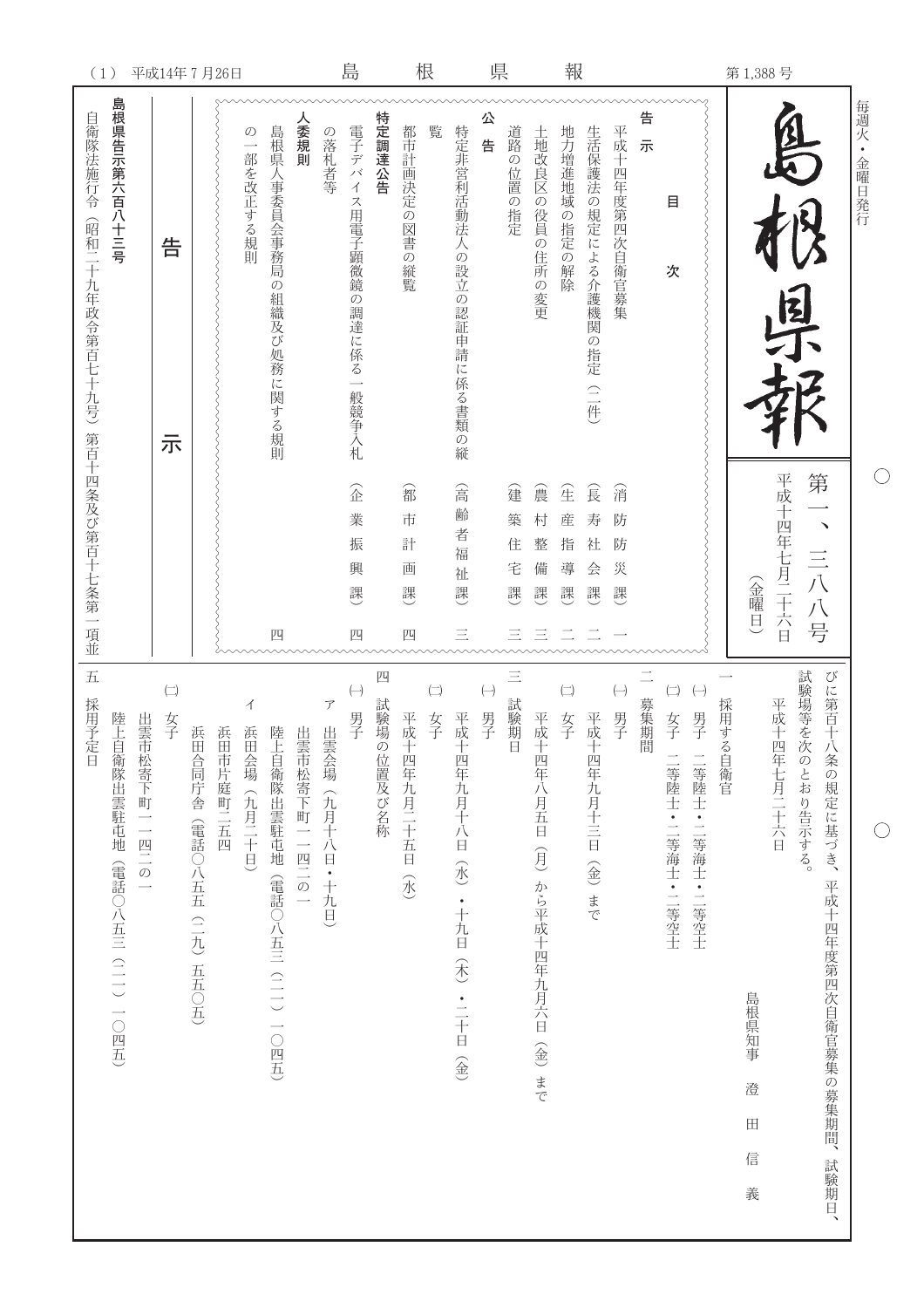| 平成14年7月26日                                     |                                                                      |                    | 島                               |                                                        | 根                                         |             | 県           |                        |                                                 | 報                |           |           |                                         |                                                        |                                              |        |                           | 第1,388号     |                 | (2)                                |
|------------------------------------------------|----------------------------------------------------------------------|--------------------|---------------------------------|--------------------------------------------------------|-------------------------------------------|-------------|-------------|------------------------|-------------------------------------------------|------------------|-----------|-----------|-----------------------------------------|--------------------------------------------------------|----------------------------------------------|--------|---------------------------|-------------|-----------------|------------------------------------|
| 増進地域を次のとおり解除したので、<br>島根県告示第六百八十六号<br>地力増進法     | 六日市町社会福祉協議会                                                          | 大東町外9<br>ヶ町村雲南病院組合 | 名<br>称                          | 指定訪問看護事業者<br>$\bullet$<br>居宅介護事業者·                     | 島根県告示第六百八十四号<br>生活保護法<br>(昭和二十五年法律第百四十四号) |             |             | 電話○八五二(二一)○○一五)        | $(\equiv)$<br>この試験に関する問い合わせは、                   | 工<br>身体検査        | ゥ<br>適性検査 | イ<br>口述試験 | $\overline{f}$<br>筆記試験<br>(国語・数学・社会・作文) | $\left( \begin{matrix} - \end{matrix} \right)$<br>試験科目 | 日本国籍を有し、<br>採用予定月の                           | 男女共通   | $(\rightarrow)$<br>応募資格   | 六<br>その他    | 平成十五年三月下旬から四月上旬 | 男女共通                               |
| (昭和五十九年法律第三十四号)第四条第一項の規定に基づき指定した地力<br>同条第四項におい | 番地四度用市町六日市五八○                                                        | 大原郡大東町大字飯田九六       | 主たる事務所の所在地                      | 居宅介護支援事業者                                              | 第五十四条の二第一                                 |             |             | に連絡すること。               | 自衛隊島根地方連絡部                                      |                  |           |           |                                         |                                                        | $\overline{\phantom{a}}$<br>日現在十八歳以上二十七歳未満の者 |        |                           |             |                 |                                    |
| て準用する同条第三項の規定によ                                | 通所介護                                                                 | 短期入所療養介護           | 実施<br>す<br>$\lesssim$<br>事<br>業 |                                                        | 項の規定により、<br>同                             |             |             |                        | (松江市学園一<br>の一の<br>$\overline{\phantom{a}}$<br>四 |                  |           |           |                                         |                                                        |                                              |        |                           |             |                 |                                    |
| り告示する。<br>その関係図<br>平成十四年七月二十六日                 | 七日市デ<br>$\blacktriangleleft$<br>$\ddot{\mathbf{\tau}}$<br>ービ<br>スセンタ | 公立雲南総合病院           | 名<br>称                          | 訪問看護ステー<br>シ<br>$\exists$<br>$\checkmark$<br>$\bullet$ |                                           | 平成十四年七月二十六日 | の規定により告示する。 | 法による介護                 | 生活保護法                                           | 島根県告示第<br>六百八十五号 |           |           |                                         | 公立雲南総合病院                                               | 介<br>護<br>機<br>関<br>$\mathcal{O}$<br>名<br>称  |        |                           | 平成十四年七月二十六日 | の規定により告示する。     | 法による介護                             |
|                                                |                                                                      |                    | 所                               | 居宅介護事業所·                                               |                                           |             |             |                        |                                                 |                  |           |           |                                         | 施設<br>介護療養型医療                                          | 実施する施設                                       |        |                           |             |                 |                                    |
| 面は、島根県農林水産部生産指導課において縦覧に供する。<br>島根県知事           | 二—五<br>鹿足郡六日市町七日市九四                                                  | 大原郡大東町大字飯田九六       | 在<br>地                          | 居宅介護支援事業所                                              | 島根県知事                                     |             |             | 扶助を担当する機関を次のとおり指定したので、 |                                                 |                  |           |           |                                         | 飯田九六―一                                                 | 地                                            | 所<br>在 | 島根県知事                     |             |                 |                                    |
| 澄<br>$\blacksquare$<br>信<br>義                  | 平成十四年六月一日                                                            | 平成十四年四月一日          | 指<br>定<br>年<br>月<br>$\Box$      |                                                        | 澄<br>田<br>信<br>義                          |             |             | 同法第五十五条の二第一号           | (昭和二十五年法律第百四十四号)第五十四条の二第一項の規定により、<br>同          |                  |           |           |                                         | 平成十四年四月一日                                              | 指<br>定<br>年<br>月<br>日                        |        | 澄<br>$\boxplus$<br>信<br>義 |             |                 | 扶助を担当する機関を次のとおり指定したので、同法第五十五条の二第一号 |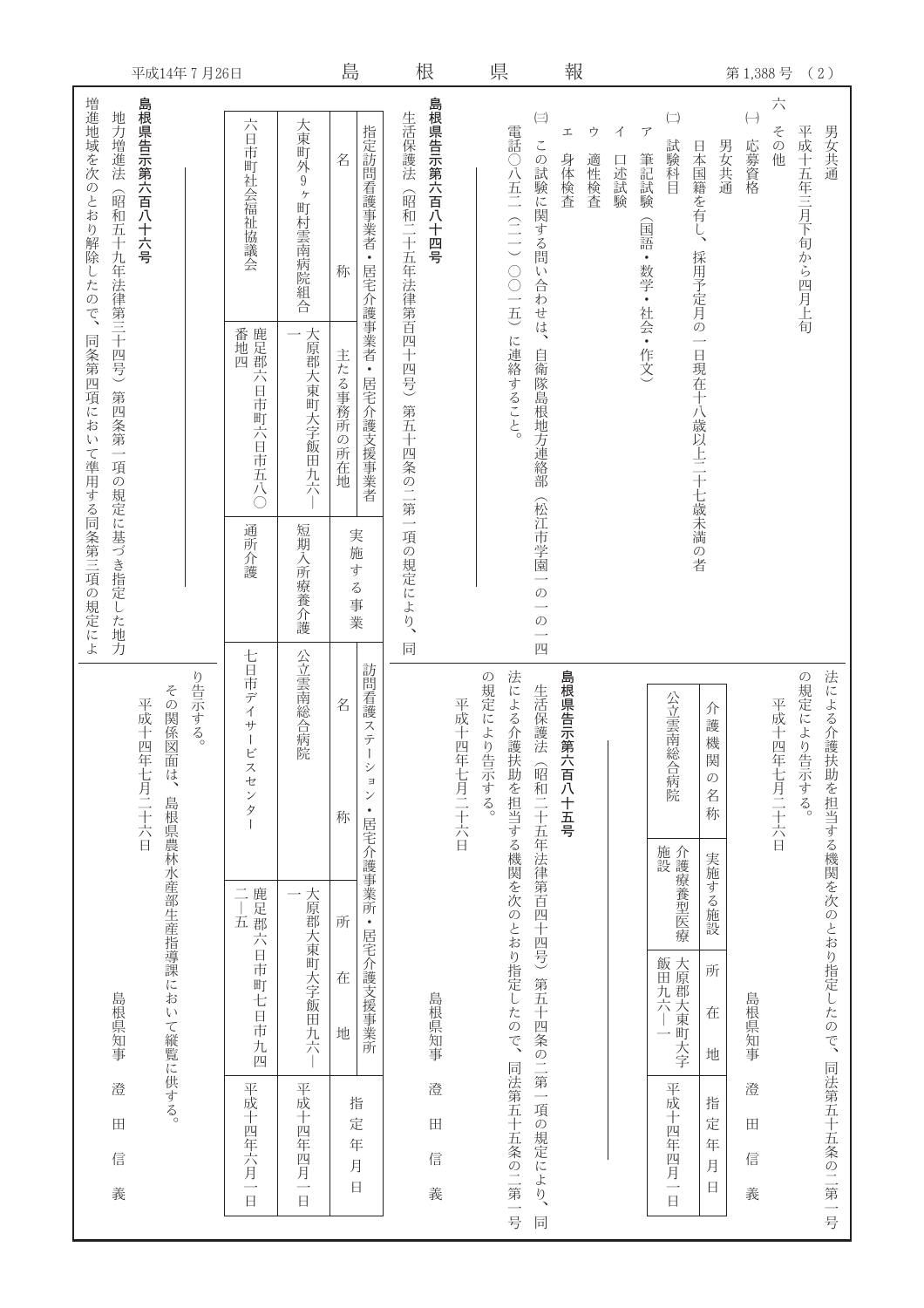| (3)                                                                                                                 | 平成14年7月26日                                                        |                             |                                                  |                               | 島             |                                                                      | 根                                      |                                                 | 県                                           |          | 報                         |             |                                               |                                             |                   |                     |                                        | 第1,388号                                                |                                                 |                                                                               |
|---------------------------------------------------------------------------------------------------------------------|-------------------------------------------------------------------|-----------------------------|--------------------------------------------------|-------------------------------|---------------|----------------------------------------------------------------------|----------------------------------------|-------------------------------------------------|---------------------------------------------|----------|---------------------------|-------------|-----------------------------------------------|---------------------------------------------|-------------------|---------------------|----------------------------------------|--------------------------------------------------------|-------------------------------------------------|-------------------------------------------------------------------------------|
| 道路<br>道路の位置<br><b>4の幅員</b>                                                                                          | 号<br>第十条の規定により告示する。<br>平成十四年七月二十六日                                | のとおり道路の位置を指定したので、           | 島根県告示第六百八十八号<br>建築基準法                            |                               |               | 理<br>事<br>渡部                                                         |                                        | 監理<br>事事<br>つ<br>別<br>氏                         | 住所を変更した役員の氏名及び住所                            | 玉湯町土地改良区 |                           | 平成十四年七月二十六日 |                                               |                                             | 島根県告示第六百八十七号      |                     |                                        | 横田町<br>三井野原                                            |                                                 | 市町村名<br>地域名                                                                   |
| 隠岐郡西郷町大字岬町字岬壱八五参番四五参                                                                                                | 島根県知事<br>澄<br>田<br>信<br>義                                         | 建築基準法施行規則<br>(昭和二十五年建設省令第四十 | (昭和二十五年法律第二百一号)第四十二条第一項第五号の規定により、<br>次           |                               |               | 吉郎<br>変<br>更<br>後<br>八束郡玉湯町大字湯町<br>$\overline{\phantom{0}}$<br>九八三番地 | 変<br>更<br>前<br>八束郡玉湯町<br>大字湯町八<br>九〇番地 | 名<br>住<br>所                                     |                                             |          | 島根県知事<br>澄<br>田<br>信<br>義 |             | 地改良区から役員の住所の変更の届出があったので、<br>同条第十七項の規定により告示する。 | 土地改良法(昭和二十四年法律第百九十五号)第十八条第十六項の規定により、<br>次の土 |                   |                     |                                        | 律第五十八号)<br>に規定する農用地区域内現況畑<br>に限<br>$\overline{\xi}$    | 三井野原<br>(農業振興地域<br>の整備関する法律<br>(昭和四十<br>四年<br>法 | 指<br>定を<br>解<br>除<br>す<br>$\lesssim$<br>地<br>力<br>増<br>進<br>地<br>域            |
| 跡<br>この法人は、<br>周辺整<br>よき伝<br>備、<br>承文化の継承を目的とする。<br>久城地域を中心とした福祉相互扶助、生活文化、伝承文化、<br>地域活性化に寄与するボランティア活動を、会員の主体的実践行動で示 | 五<br>四<br>定款に記<br>島根県益<br>主たる事<br>載された目的<br>田市久城町一〇四九番地<br>務所の所在地 | 齋藤<br>文人                    | $\equiv$<br>代表者の<br>特定非営利活動法人<br>氏名<br>久城伝承文化顕彰会 | $\equiv$<br>申請に係る特定非営利活動法人の名称 | 平成十四<br>年七月十日 | 申請のあ<br>った年月日<br>島根県知事<br>澄<br>$\boxplus$                            | 平成十四<br>年七月二十六日                        | する。<br>活動法人の設立の認証申請があったので、同条第二項の規定により、次のとおり縦覧に供 | 特定非営利<br>活動促進法(平成十年法律第七号)第十条第一項の規定に基づき特定非営利 |          | 公<br>告                    |             | 別紙図面<br>は、隠岐支庁土木建築局及び西郷町役場に備えて一般の縦覧に供する。      | 備考                                          | 平成十四<br>年七月十六日第三号 | 五<br>指定の年<br>月日及び番号 | 別紙図面<br>図示位置に、道路側溝及び地先境界ブロックを設置して標示する。 | 四<br>位置標示方法<br>四八<br>$\overline{\phantom{0}}$<br>四メートル | $\equiv$<br>道路の延<br>長                           | 四<br>$\overrightarrow{h}$<br>$\mathcal{\vec{X}}$<br>$\vdash$<br>$\mathcal{L}$ |
| 古墳<br>国史                                                                                                            |                                                                   |                             |                                                  |                               |               | 信<br>義                                                               |                                        |                                                 |                                             |          |                           |             |                                               |                                             |                   |                     |                                        |                                                        |                                                 |                                                                               |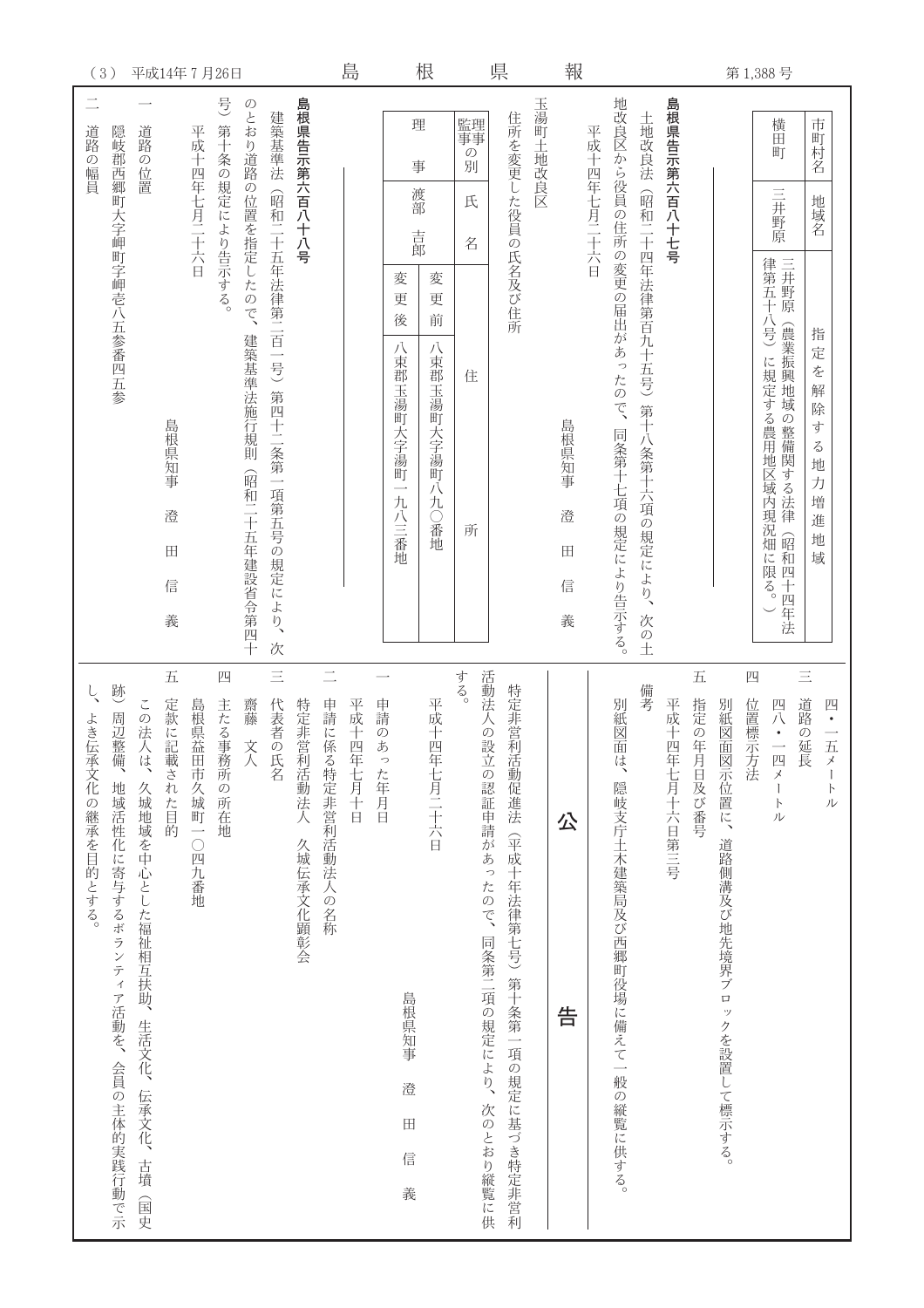| 平成14年7月26日                                                                                                                                                                                                                                                                                                                                                                            | 島                          | 根                                               |                                 | 県                                    |                                       | 報                                                                                           |             |                                            |                             | 第1,388号                       |                                                                         | (4)           |
|---------------------------------------------------------------------------------------------------------------------------------------------------------------------------------------------------------------------------------------------------------------------------------------------------------------------------------------------------------------------------------------|----------------------------|-------------------------------------------------|---------------------------------|--------------------------------------|---------------------------------------|---------------------------------------------------------------------------------------------|-------------|--------------------------------------------|-----------------------------|-------------------------------|-------------------------------------------------------------------------|---------------|
| 例を定める政令<br>公示する。<br>る島根県会計規則の特例を定める規則(平成7年島根県規則第83号)<br>$\overline{\phantom{0}}$<br>次のとおり落札者を決定したので、地方公共団体の物品等又は特定役務の調達手続の特<br>平成14年7月26日<br>購入物品等の名称及び数量<br>電子デバイス用電子顕微鏡<br>(SiC 半導体デバイスの微細形態視察及び元素分析をうための電界放射形走査電子顕<br>(平成7年政令第372号) 第11条及び物品等又は特定役務の調達手続に係<br>(機器調達、<br>設置、<br>配線、<br>島根県知事<br>調整等)<br>遼<br>第9条の規定により<br>斗<br>$\boxplus$<br>$\overline{\mathbb{H}\mathbb{I}}$<br>羨 | 特<br>定<br>調<br>達<br>公<br>告 | 島根県土木部都市計画課<br>縦覧場所                             | 宍道都市計画ごみ処理場                     | 都市計画の種類<br>島根県知事<br>澄<br>田<br>信<br>義 | 平成十四年七月二十六日                           | 係る図書の写しの送付を受けたので、<br>都市計画法<br>(昭和四十三年法律第百号)第二十条第一項の規定による都市計画の決定に<br>同条第二項の規定により次のとおり縦覧に供する。 |             | 県政情報センター<br>(県庁南庁舎一階)                      | 八<br>縦覧場所                   | 七<br>縦覧期間<br>申請書を受理した日から二月間   | 度の収支予算書<br>定款、<br>役員名簿、<br>設立趣旨書、<br>初年度及び翌年度の事業計画書並びに初年度及び翌年           | 六<br>縦覧に供する書類 |
| 事委員会規則第三号)の一部を次のように改正する。<br>島根県人事委員会規則第十三号<br>に次の一号を加える。<br>第九条中第六号を第七号とし、第三号から第五号までを一号ずつ繰り下げ、第二号の次<br>$\sqrt{2}$<br>第十九条中第二項を第三項とし、第一項の次に次の一項を加える。<br>島根県人事委員会事務局の組織及び処務に関する規則(平成十三年三月三十日島根県人<br>三 電子署名の付与に関すること。<br>前項の場合において、別に定めるところにより電子署名を付し、公印の押印にかえ<br>島根県人事委員会事務局の組織及び処務に関する規則の一部を改正する規則<br>島根県人事委員会委員長<br>吉<br>岡<br>瑩                                                       | 平成十四年七月二十六日                | 布する。<br>島根県人事委員会事務局の組織及び処務に関する規則の一部を改正する規則をここに公 | 人<br>事<br>委<br>員<br>会<br>規<br>則 | 平成14年<br>$B T T$                     | $\overline{\phantom{0}}$<br>特例公告を行った日 | 9<br>契約の相手方を決定した手続<br>-般競争入札                                                                | 49,875,000円 | G<br>落札金額<br>日新精器株式会社 広島県広島市南区東雲 2--13--15 | $\rightarrow$<br>落札者の氏名及び住所 | دى<br>落札者を決定した日<br>平成14年7月17日 | $\mathbb{C}$<br>契約に関する事務を担当する部局の名称及び所在地<br>島根県商工労働部企業振興課<br>島根県松江市殿町1番地 | 微鏡<br>나.<br>산 |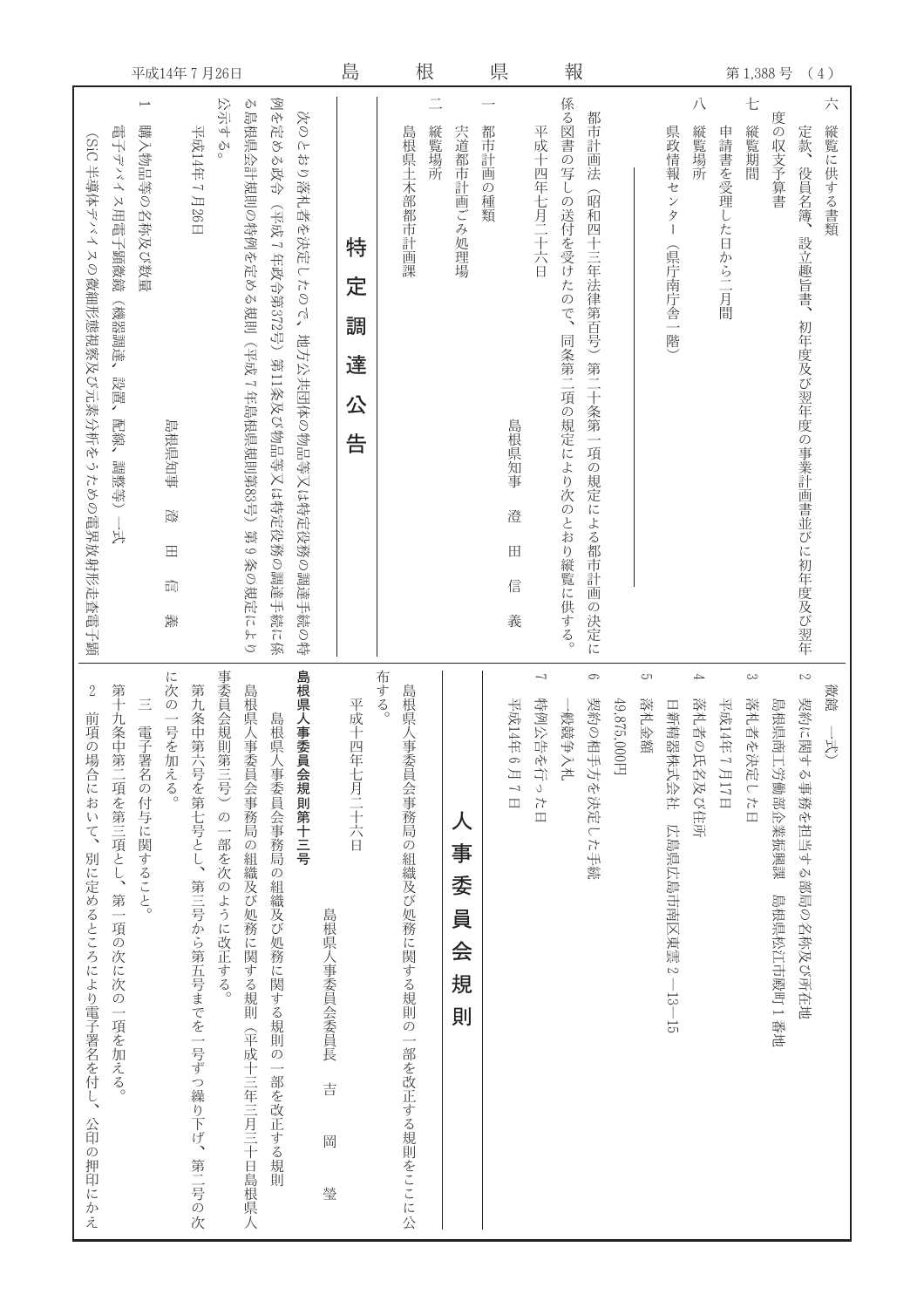| $(5)$<br>平成14年7月26日 | 島 | 根 | 県 | 報 | 第1,388号                                       |
|---------------------|---|---|---|---|-----------------------------------------------|
|                     |   |   |   |   | ることができる。<br>この規則は平成十四年七月二十六日から施行する。<br>附<br>則 |
|                     |   |   |   |   |                                               |